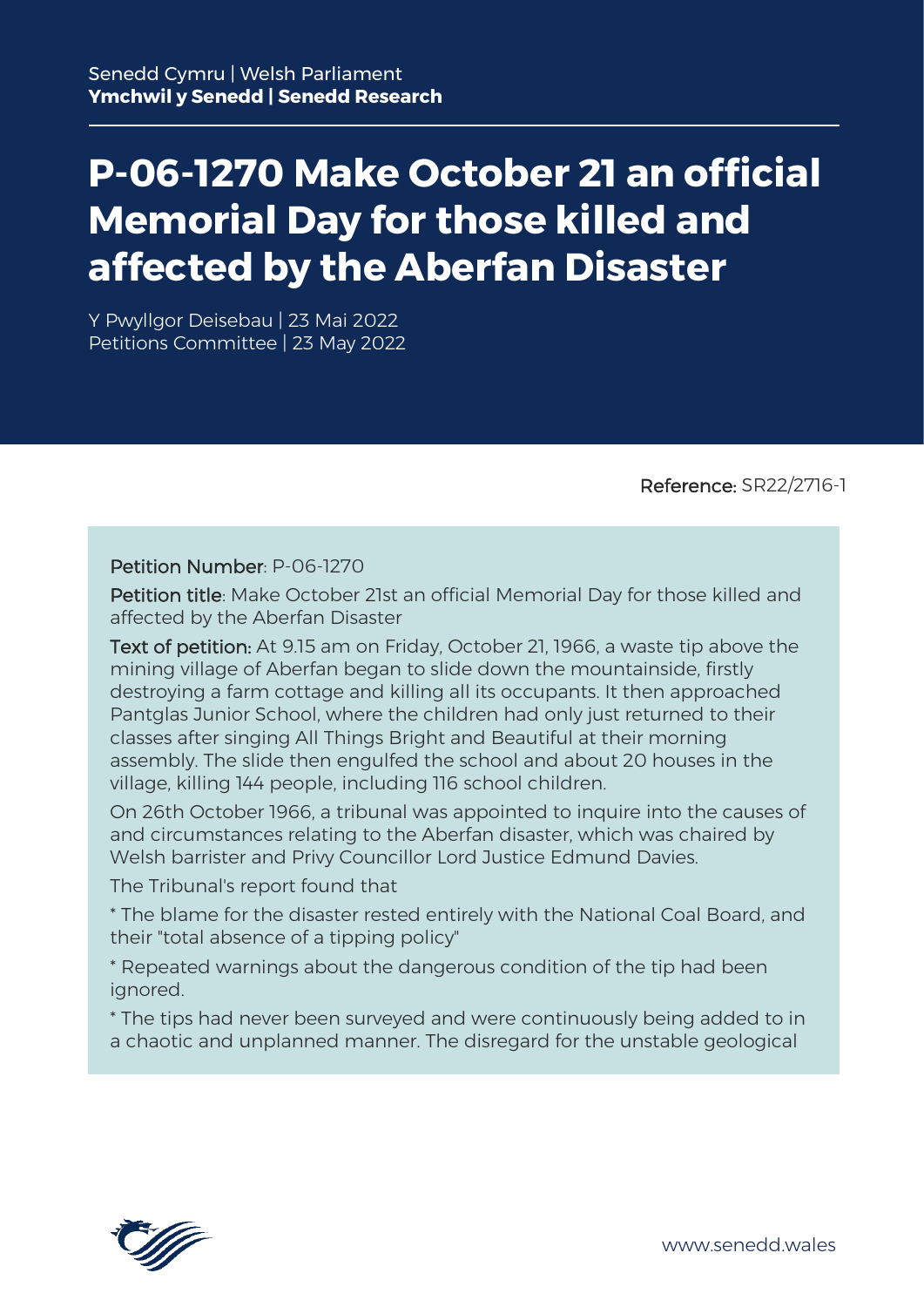conditions and the NCB's failure to act after previous smaller slides were found to have been major factors that contributed to the catastrophe. This innocent people should never be forgotten and should always be remembered. The 21st October should be made a national Memorial Day to remember and never forget.

### 1. Background

On 21 October 1966, the worst mining-related disaster in British history took place in Aberfan, a small village in south Wales. A coal tip constructed on the hillside overlooking Aberfan village collapsed, and the ensuing avalanche destroyed mountainside farmhouses and cottages, 18 houses in the village, the primary school and part of the secondary school.

In total, 144 lives were lost, 116 of them children aged mostly between seven and ten who died in their classrooms. 109 died in the junior school. Of the 28 adults who died, five were primary school teachers.

#### 2. Welsh Government action

The Welsh Government's response to this petition says:

Every year, on 21 October, we remember the 116 children and 28 adults killed at Pantglas School and neighbouring homes on 21 October 1966. The memory of this day will continue to live with us all in Wales. The Welsh Government has provided financial support to the Aberfan Memorial Charity to help with the maintenance of the memorial gardens and the Aberfan Education Charity for school projects in Aberfan and Merthyr Vale.

Unfortunately, we do not have the powers to designate national days – this rests with the UK Government.

Paragraph 190 of Schedule 7A to the Government of Wales Act 2006 reserves:

Timescales, time zones, the subject-matter of the Summer Time Act 1972, units of time, the calendar, bank holidays and the date of Easter.